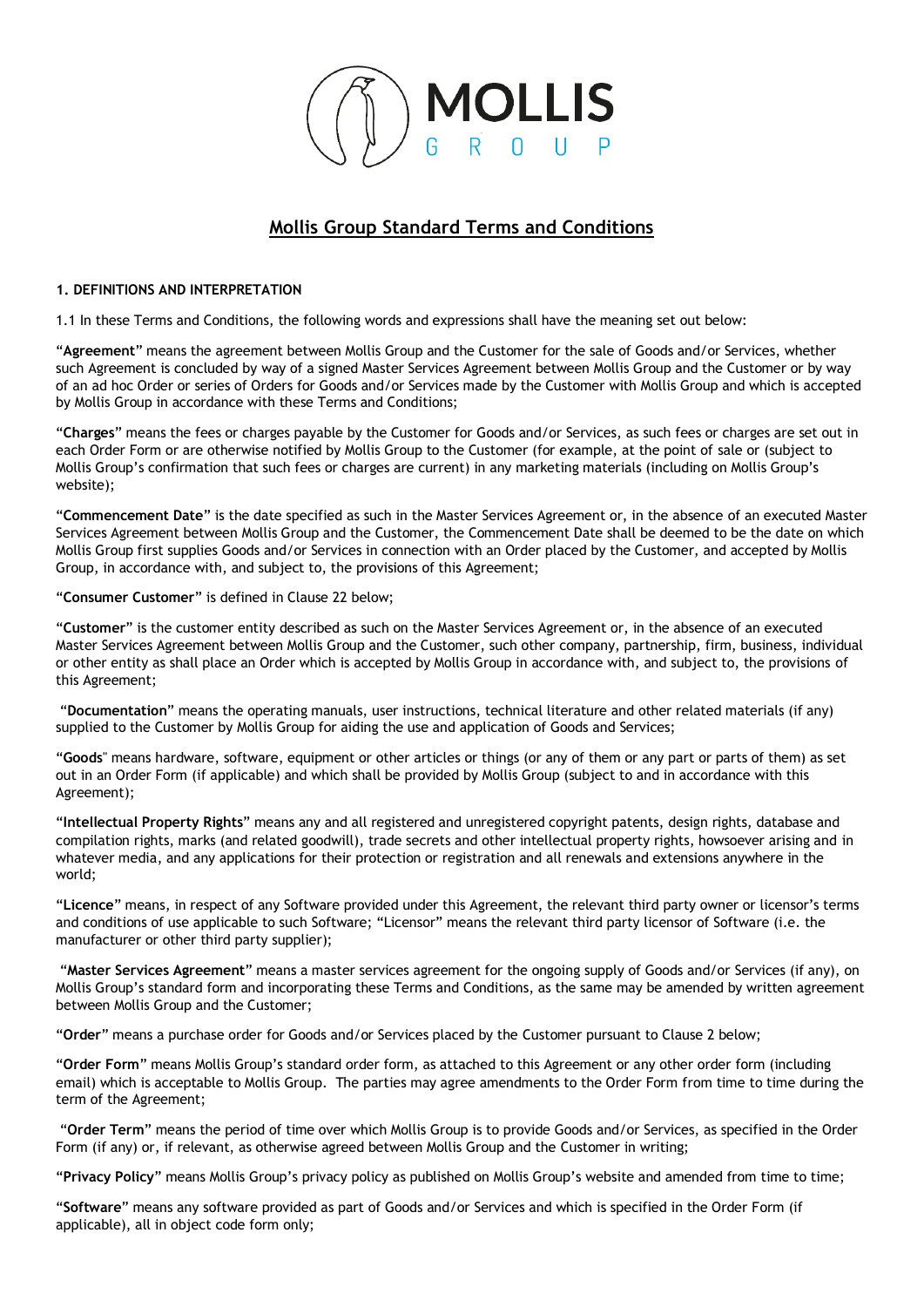"**Services**" means the installation, support, managed or other services as set out in an Order Form (if applicable) and which shall be provided by Mollis Group (subject to and in accordance with this Agreement);

"**Mollis Group**" means Mollis Group Technologies Limited (company number xxxxxxx) whose registered office is at Vale View, Green Lane, Churt, Farnham, GU10 2PA;

"**Terms and Conditions**" means Mollis Group's standard terms and conditions of sale, as set out in this document; and

"**Working Days**" means a day (other than Saturday or Sunday) on which banks are open for business in the City of London.

1.2 Except where the context otherwise requires, words denoting the singular include the plural and vice versa, words denoting any gender include any other genders, and words denoting persons include firms and corporations and vice versa.

1.3 Unless otherwise stated, a reference to:

1.3.1 A Clause is a reference to a clause of this Agreement. Clause headings are for ease of reference only and do not affect the construction of this Agreement;

1.3.2 "include" and "including" shall be construed without limitation; and

1.3.3 any Act of Parliament shall be deemed to include any amendment, replacement or re-enactment thereof then in force and to include any bye-laws, statutory instruments, rules, regulations, orders, notices, directions, consents, licences, conditions or permissions made thereunder.

### **2. ORDER PROCEDURE**

2.1 Whenever the Customer wishes to place an Order for the purchase of Goods and/or Services, the Customer shall complete and sign an Order Form or any other forms used by the Customer and submit that Order Form to Mollis Group for approval (by email or other means as agreed between the parties from time to time). Mollis Group may also, at its discretion, accept Orders by other means, including (without limit) Orders placed in person, by telephone or by email.

2.2 Mollis Group shall be entitled to accept or reject an Order in its discretion by giving written notice (including by email) to the Customer. Wherever it is reasonably practicable to do so, Mollis Group shall notify the Customer as to whether an Order has been accepted no later than 5 Working Days following receipt of an Order Form or Order placed by any other means acceptable to Mollis Group.

2.3 Orders which are accepted by Mollis Group shall be binding on the Customer and may only be cancelled in accordance with this Agreement.

2.4 All Orders placed by the Customer are subject to the availability of Goods and/or Mollis Group's capability to perform Services.

2.5 Requests by a Customer for cancellation of any Order or for rescheduling of deliveries will only be considered by Mollis Group if made in writing, and shall be subject to written acceptance by Mollis Group. Where Mollis Group agrees to cancel or reschedule an Order at the request of the Customer, the Customer agrees to indemnify Mollis Group against all loss, costs (including the cost of labour and materials used and overheads incurred), damages, charges and expenses arising out of the Order and such cancellation or rescheduling.

### **3. TERM**

3.1 This Agreement shall commence on the Commencement Date.

3.2 This Agreement shall continue indefinitely unless and until terminated by either party in accordance with Clause 15 below. The foregoing shall not apply in the event of one off or ad-hoc supplies of Goods and/or Services. In such cases, this Agreement shall terminate automatically within a reasonable period following delivery of the Goods and/or Services and the performance by Mollis Group and the Customer of their respective obligations under this Agreement. Termination in this way shall not affect the statutory rights of any Consumer Customer.

### **4. CHARGES**

4.1 Catalogues, price lists and other advertising literature or material as used by Mollis Group (and as provided to the Customer from time to time) are intended only as an indication to the price and range of Goods and Services available. No prices, descriptions or other particulars contained in such materials shall be binding on Mollis Group.

4.2 All quoted or listed prices for Goods are based on the cost to Mollis Group of supplying the Goods to the Customer (i.e. the manufacturer's list price). If, following acceptance by Mollis Group of the Order, and prior to the delivery of Goods at the Customer's site, the cost of such Goods to Mollis Group shall increase, Mollis Group shall be entitled to give written notice to the Customer of the increased price of such Goods, and the Customer shall have the right to cancel its Order for such Goods by giving written notice to Mollis Group within 5 Working Days. If the Customer does not cancel its Order within such period, the original Order shall continue to be binding on the Customer varied as to the price of the applicable Goods in accordance with the revised price so notified to the Customer (unless an alternative price is agreed between the parties).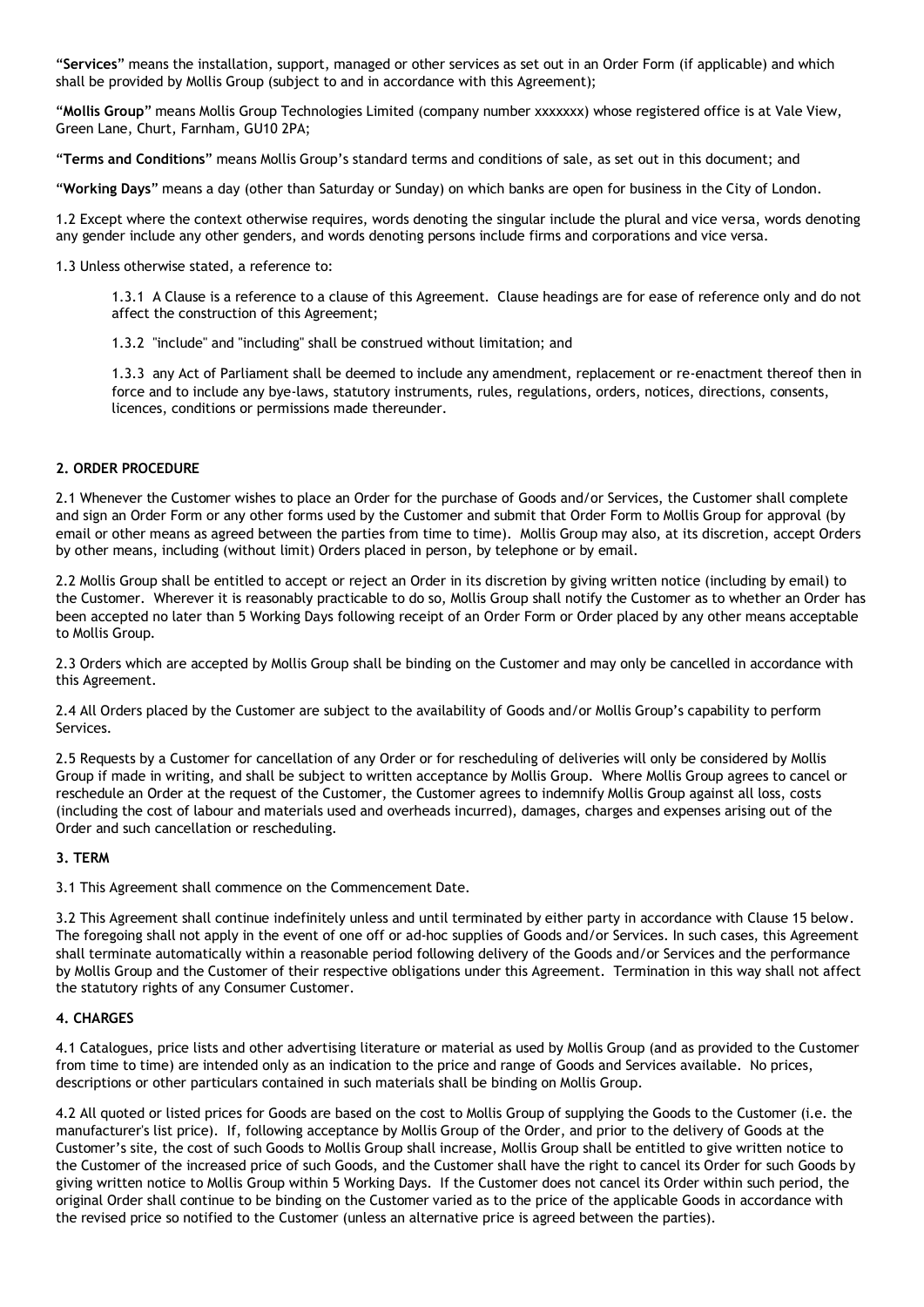4.3 All Charges are exclusive of any taxes, including any excise, sales, use, value added (VAT), withholding and similar taxes and duties. The Customer shall be liable for and shall pay all such applicable taxes at the prevailing rate.

4.4 Except where expressly set forth in Mollis Group's catalogue (i.e., quoted or listed prices), prices do not include delivery charges to the Customer' site or premises, and Mollis Group reserves the right to levy an additional charge for delivering the Goods to any destination advised by the Customer.

### **5. MANUFACTURER'S SPECIFICATION**

5.1 Mollis Group will not be liable in respect of any loss or damage caused by or resulting from any variation for whatever reason in the manufacturer's specification or technical data and will not be responsible for any loss or damage resulting from curtailment or cessation of supply following such variation.

5.2 Mollis Group will endeavour to advise the Customer of any such impending variation as soon as it receives notice thereof from the manufacturer.

### **6. RISK AND TITLE**

6.1 Risk in the Goods shall pass to the Customer on delivery or, if the Customer wrongfully fails to take delivery of the Goods, at the time when Mollis Group has tendered delivery of the Goods.

6.2 Notwithstanding delivery and the passing of risk in the Goods, or any other provision of this Agreement, the title and property in the Goods, including full legal and beneficial ownership, shall not pass to the Customer until the seller has received in cash or cleared funds payment in full for all goods delivered to the Customer under this and all other contracts between Mollis Group and the Customer for which payment of the full price of the Goods thereunder has not been paid. Payment of the full price of the Goods shall include the amount of any interest or other sum payable under the terms of this and all other contracts between Mollis Group and the Customer under which the goods were delivered.

6.3 Until such time as the title and property in the Goods passes to the Customer, the Customer shall hold the Goods as Mollis Group's fiduciary agent and bailee, and shall keep the Goods separate from those of the Customer and third parties and properly stored, protected and insured and identified as Mollis Group's property, but the Customer may resell or use the Goods in the ordinary course of its business.

6.4 Until such time as the title and property in the Goods passes to the Customer (and provided the Goods are still in existence and have not been resold), Mollis Group may at any time require the Customer to deliver up the Goods to Mollis Group and, if the Customer fails to do so forthwith, enter on any premises of the Customer or any third party where the Goods are stored and repossess the Goods. The Customer shall not be entitled to pledge or in any way charge by way of security for any indebtedness any of the Goods which remain the property of Mollis Group, but if the Customer does so all moneys owing by the Customer to Mollis Group shall (without limiting any other right or remedy of Mollis Group) forthwith become due and payable.

6.5 The rights and remedies set out in this Clause are without prejudice to any other right or remedy that may be available to Mollis Group.

### **7. DEFECTS AND USE**

7.1 Save as expressly provided, and save to the extent that the exclusion or restriction of liability may be prohibited by statute, Mollis Group shall not be liable for any loss arising out of the use of any of the Goods or the provision of Services. The Customer shall indemnify Mollis Group against all claims made against Mollis Group by any third party relating to the use of any of the Goods or Services by the Customer.

7.2 Unless otherwise specified in an Order Form, the Customer shall be responsible for arranging for all testing and inspection of the Goods upon delivery. Mollis Group shall have no liability for any claim in respect of any defect in the Goods which would be apparent on such inspection.

7.3 A claim by the Customer which is based on any defect in the quality or condition of the Goods or their failure to correspond with specification shall (whether or not delivery is refused by the Customer) be notified to Mollis Group within 7 days from the date of delivery or (where the defect or failure was not apparent on reasonable inspection) within a reasonable time after discovery of the defect or failure. If delivery is not refused, and the Customer does not notify Mollis Group accordingly, the Customer shall not be entitled to reject the Goods and Mollis Group shall have no liability for such defect or failure, and the Customer shall be bound to pay the price as if the Goods had been delivered in accordance with this Agreement. Where Goods are so rejected, Mollis Group will not be bound to accept any claim for compensation, indemnity, or refund until liability, if any, has been established or agreed with the manufacturer or supplier and under no circumstances shall the invoiced costs of Goods be deducted or set off by the Customer until Mollis Group has been passed a corresponding credit note by the manufacturer or supplier.

### **8. PAYMENT**

8.1 Mollis Group shall be entitled to invoice for Goods immediately following delivery (including where delivery is made in instalments) and for Services, immediately following their performance, or as otherwise provided in the Order Form.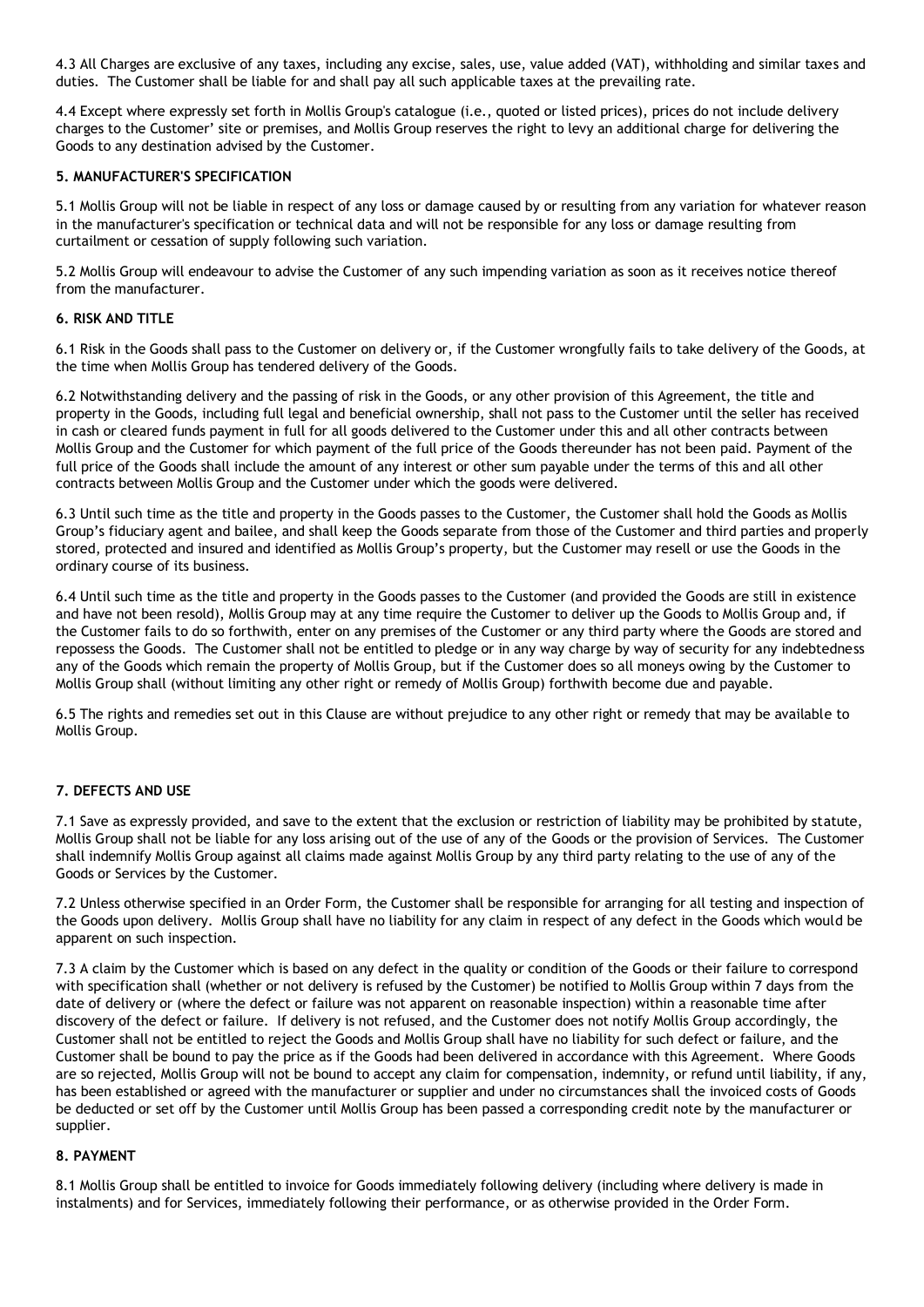8.2 The Customer shall pay all invoices for Goods and Services within 30 days of the date of Mollis Group's invoice, unless otherwise specified in the Order Form.

8.3 In respect of corporate Customers only, and notwithstanding Clause 8.1 and 8.2 above, Mollis Group may suspend all deliveries of Goods and/or the performance of all Services and require different payment terms at Mollis Group's discretion in the event that the Customer shall exceed any credit terms notified by Mollis Group to the Customer from time to time.

### **9. DELIVERY**

9.1 Any dates quoted for delivery of the Goods are approximate only and Mollis Group shall not be liable for any delay in delivery of the Goods however caused.

9.2 Time for delivery shall not be of the essence of the Contract unless previously agreed by the Mollis Group in writing. The Goods may be delivered by the Mollis Group in advance of the quoted delivery date on giving reasonable notice to the Customer.

9.3 Quotations or offers of Goods ex-stock are subject to Goods being unsold at the time of receipt of the Customer's written order.

### **10. PERFORMANCE OF SERVICES**

10.1 Mollis Group shall endeavour to perform the Services in accordance with the timing and schedule agreed upon between the parties. Time for the completion of the Services shall not be "of the essence" unless previously agreed by Mollis Group in writing and Mollis Group shall not be liable for any delay in performing the Services however caused.

#### **11. NON-STANDARD GOODS**

11.1 Unless otherwise agreed, all Goods are supplied in accordance with the manufacturer's or supplier's standard specifications.

11.2 Subject to Clause 4.2 Mollis Group reserves the right to increase its quoted or listed price or to charge accordingly in respect of any Order accepted for products of nonstandard specifications. Without prejudice to the Customer's right to reject the Goods in accordance with Clause 7.3, Mollis Group will not consider cancellation of an Order for products of non-standard specifications once Order has been accepted in accordance with this Agreement or the return of those Goods following delivery.

### **12. SOFTWARE AND DOCUMENTATION**

12.1 Where Software is provided as part of Goods and/or Services, such Software is supplied under licence of the applicable third party owner or licensor. All proprietary rights in such Software, including title or ownership to the Software, shall remain with the relevant third party owner or licensor of such Software and shall not transfer to the Customer under any circumstances.

12.2 It is the sole responsibility of the Customer to comply with any terms and conditions of any Licence attaching to Software supplied under this Agreement and the Customer is hereby notified that failure to comply with such terms and conditions could result in the Customer being refused a software licence or having the same revoked by the proprietary owner. The Customer's failure to comply with such terms and conditions shall constitute a material breach of this Agreement.

12.3 All Software provided by Mollis Group under this Agreement is supplied "as is". In the event that such Software fails to conform to its product description or proves defective in any other material way, the sole obligation of Mollis Group in connection with the supply of such Software is to obtain and supply a corrected version from the manufacturer concerned provided always that the Customer has notified Mollis Group in writing of such defect or non-conformance to product description within 14 days of the date of delivery of the applicable Software.

#### **12.4 Notwithstanding the provisions of any Licence:**

12.4.1 unless otherwise agreed by Mollis Group, the Customer may only use Software for the purpose (if any) specified in the Order Form;

12.4.2 the Customer may not copy, modify or disassemble Software except to the extent as permitted by applicable law and on prior written notice to Mollis Group;

12.4.3 the Customer shall not remove, alter, cover or obliterate any copyright or other proprietary rights notice used on or in connection with Software without the prior written consent of Mollis Group;

12.4.4 the Customer shall not permit any third party use of the Software whether by way of bureau, timeshare, rental, sub-licence or other service; and

12.4.5 the Customer shall indemnify and keep Mollis Group fully and effectively indemnified on demand against any liability, damage, expense, claim or cost (including reasonable legal costs and expenses) determined under any final judgement or settlement as a result of any breach by the Customer of this Clause 12 and any of the terms or conditions of the Licence.

12.5 Any Documentation which may be supplied by Mollis Group from time to time is supplied "as is" and as provided to Mollis Group by the relevant manufacturer or supplier of Goods or the third party owner or licensor of the Software. Mollis Group makes no representations regarding the Documentation being satisfactory or fit for purpose or otherwise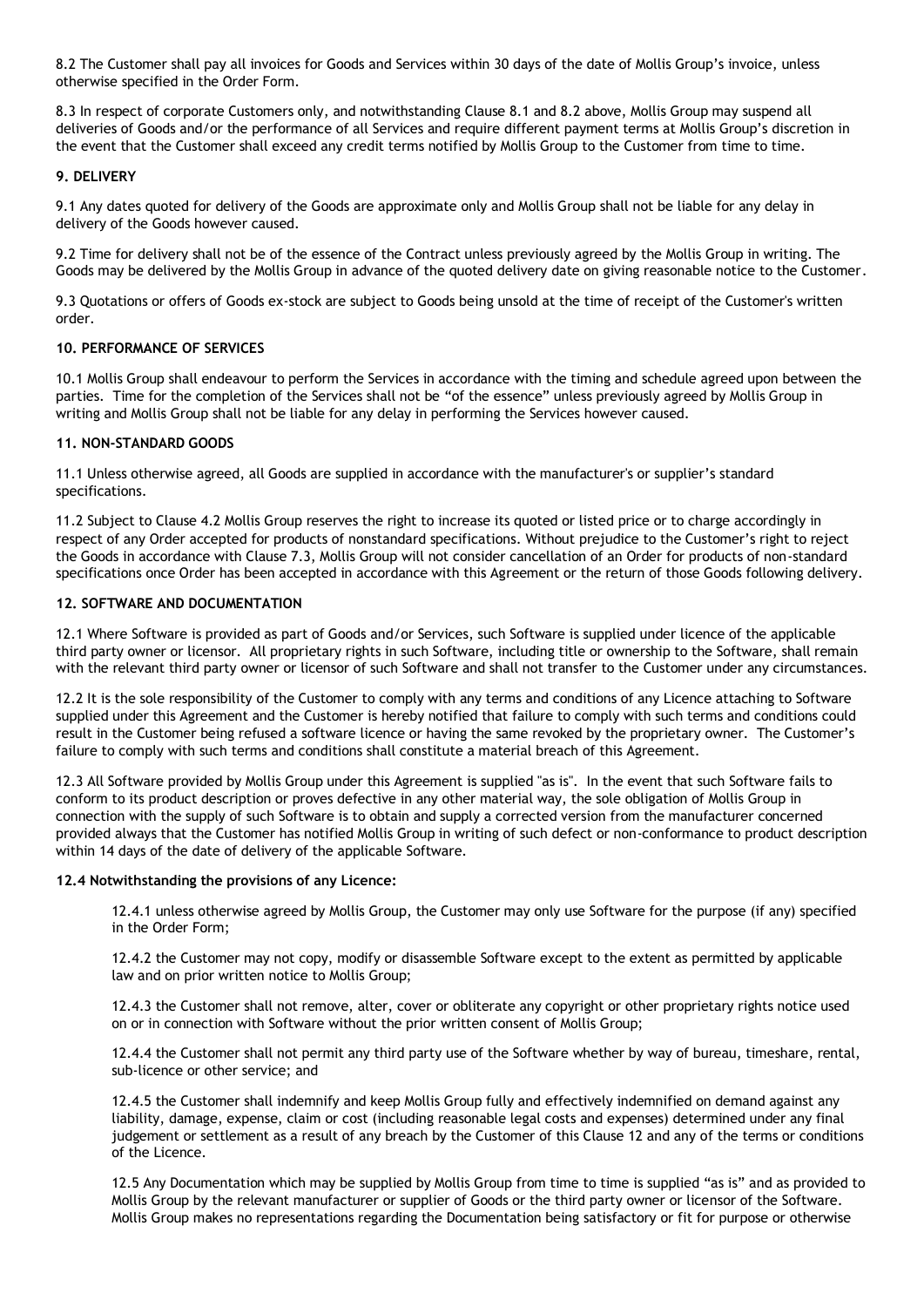and accepts no liability for defects or errors or otherwise in connection with in the Customer's use of the Documentation.

### **13. WARRANTIES**

13.1 Each party warrants to the other that it has the full right, power and authority to enter into and perform this Agreement and has not entered into any arrangement which in any way conflicts with this Agreement or inhibits, restricts or impairs its ability to perform its obligations under this Agreement.

13.2 Except as expressly provided in this Agreement, Mollis Group expressly disclaims any further representations, warranties, conditions or other terms, express or implied, by statute, collaterally or otherwise, including but not limited to implied warranties, conditions or other terms of satisfactory quality, fitness for a particular purpose or reasonable care and skill.

#### **14. LIABILITY**

14.1 Subject to Clause 14.3 below, Mollis Group shall not be liable to the Customer in contract, tort (including negligence), statutory duty, pre-contract or other representations (other than fraudulent misrepresentations) or otherwise arising out of or in connection with this Agreement for:

(a) consequential, indirect or special loss or damage; or

(b) any loss of goodwill or reputation; or

(c) any economic losses (including loss of revenues, profits, contracts, business or anticipated savings), in each case whether advised of the possibility of such loss or damage and howsoever incurred.

14.2 Subject to Clause 14.3below, Mollis Group's maximum liability to the Customer in contract, tort (including negligence), statutory duty, pre-contract or other representations (other than fraudulent misrepresentations) or otherwise arising out of or in connection with this Agreement shall:

14.2.1 in respect of any and all loss or damage suffered by the Customer which is attributable to a specific Order, be limited to an amount equivalent to the Charges paid to Mollis Group by Customer under the applicable Order Form; and

14.2.2 in respect of any other loss or damage suffered by the Customer, be limited, in each 12 month period (the first starting on the Commencement Date and each subsequent 12 month period starting on an anniversary of the Commencement Date), be limited to an amount equivalent to the total Charges paid to Mollis Group by Customer during that period.

14.3 Nothing in this Agreement shall exclude or limit liability for death or personal injury resulting from the negligence of either party or their servants, agents or employees acting in the course of their duties.

14.4 Notwithstanding Clauses 13.1 and 13.2, but subject as provided in Clause 14.3 above, Mollis Group shall be under no liability in respect of any defect in the Goods arising from any drawing, design or specification supplied by the Customer, nor shall Mollis Group be under no liability in respect of any defect arising from fair wear and tear, wilful damage, negligence, abnormal working conditions, failure to follow Mollis Group's instructions (whether oral or in writing), misuse or alteration or repair of the Goods without Mollis Group's approval.

#### **15. TERMINATION**

15.1 Each party shall have the right to terminate this Agreement on written notice in the event that the other party:

15.1.1 commits any material breach of the terms of this Agreement which, in the case of a breach capable of remedy, is not remedied within 30 days of service of a notice specifying the breach and stating the intention to terminate this Agreement if not remedied; or

15.1.2 holds any meeting with or proposes to enter into or has proposed to it any arrangement or composition with its creditors (including any voluntary arrangement as described in the Insolvency Act 1986); has a receiver, administrator, or other encumbrancer take possession of or appointed over or has any distress, execution or other process levied or enforced (and not discharged within 7 days) upon the whole or substantially all of its assets; ceases or threatens to cease to carry on business or becomes unable to pay its debts within the meaning of Section 123 of the Insolvency Act 1986; or suffers any analogous event.

15.2 Mollis Group may terminate this Agreement immediately upon written notice in the event that there is any change of control of the Customer, or any change in the nature of the Customer's business.

15.3 On termination of this Agreement under this Clause 15, Mollis Group shall have the right (without prejudice to any further or other claims or right which Mollis Group might have) to cancel any uncompleted Order or to cancel or suspend delivery, and payments for any delivery already made shall immediately become due and payable notwithstanding any other provisions of this Agreement.

15.4 On termination of this Agreement, howsoever occurring, any Charges or other sums paid in advance, shall not be refundable in whole or in part.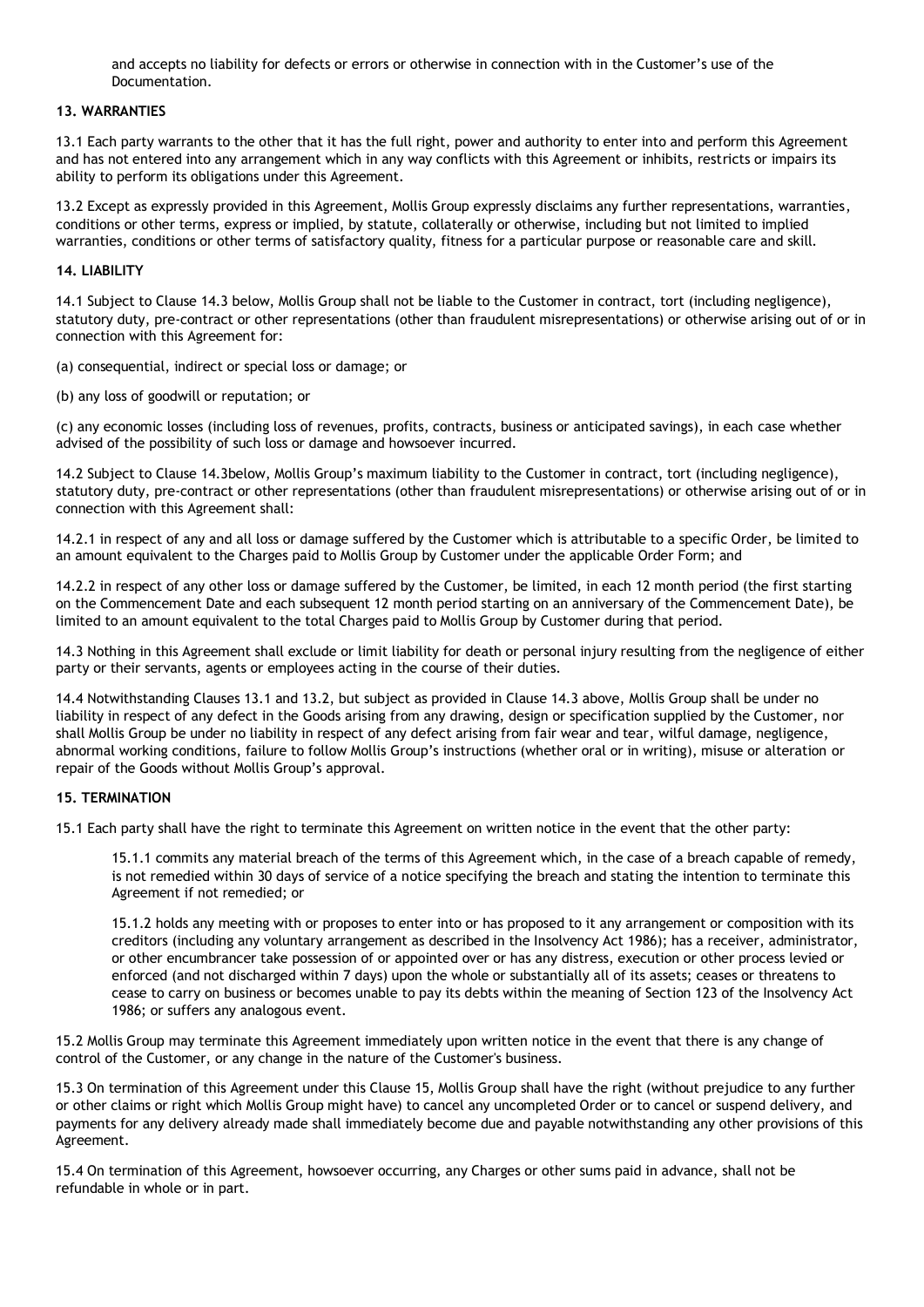15.5 Termination of this Agreement shall be without prejudice to any rights, liabilities or remedies of a party accrued before termination nor shall it affect any provision of this Agreement which is expressly intended to come into or continue in force after termination or expiry.

# **16. CONFIDENTIALITY AND DATA**

16.1 During the term of this Agreement and for two (2) years thereafter, each party will treat as confidential all information that they obtain concerning, but not limited to, data, the business, finances, technology and affairs of the other, ("Confidential Information"). Each of the parties will use at least the same degree of care (and not less than a reasonable degree of care) it uses to prevent the disclosure of its own confidential information of like importance, to prevent the disclosure of Confidential Information of the other party. Each party will promptly notify the other party of any actual or suspected misuse or unauthorised disclosure of the other party's Confidential Information.

16.2 The provisions of this Clause 16 shall cease to apply to:

(i) information that has come into the public domain other than by breach of this Clause or any other duty of confidence;

(ii) information that is obtained from a third party without breach of this Clause or any other duty of confidence; and

(iii) information that is required to be disclosed by a regulatory or government body or court of competent jurisdiction with power to compel the disclosure.

16.3 Forthwith upon the termination or expiry of this Agreement each party shall return all licensed and/or confidential materials, and all copies in whole or part, of the other or if requested by the other party, shall destroy them and certify in writing to the other party that they have been destroyed.

16.4 Each party will comply with its obligations pursuant to the Data Protection Act 1998.

16.5 By entering into this Agreement, the Customer gives its informed consents to Mollis Group collecting its personal information from time to time during the course of business, which shall be processed in accordance with the Mollis Group's Privacy Policy.

# **17. FORCE MAJEURE**

17.1 Mollis Group shall not be liable for the cancellation by it of any order or any unfulfilled part thereof or for effecting partial delivery or performance if performance by Mollis Group is prevented or delayed whether directly or indirectly by any cause whatsoever beyond the reasonable control of Mollis Group whether such cause existed or was foreseeable at the date of acceptance of the Customer's Order by Mollis Group or not and without prejudice to the generality of the foregoing any cause shall be deemed to prevent, hinder or delay Mollis Group if Mollis Group is thereby prevented hindered or delayed from fulfilling other commitments whether to the Customer or to third parties.

### **18. NOTICES**

18.1 Any notice given under this Agreement will be in writing and shall be deemed served if hand delivered to the other party or sent by pre-paid post (with or without a facsimile transmission or confirmed email copy) to the address or transmission number of that party as set out in the Cover Page or such other address or number as may be notified under this Agreement by that party from time to time for this purpose.

18.2 Notices will be deemed to be effective on personal delivery, within 48 hours of posting (if the address is in the UK or within 96 hours otherwise), or upon confirmation of receipt of facsimile or email.

# **19. ASSIGNMENT AND SUBCONTRACTING**

19.1 Neither party shall be entitled to assign, transfer, charge or licence the whole or any part of its rights and/or obligations under this Agreement to any party without consent of the other party which, when asked of the Customer, shall not be unreasonably withheld or delayed.

19.2 Mollis Group may engage any person, firm or company as its sub-contractor to perform any of its obligations but shall not be released from any liability therefor.

### **20. GENERAL**

20.1 Relationship Nothing in this Agreement shall be deemed to create a partnership or joint venture or contract of employment of any kind between the parties nor shall it be deemed to grant any authority not expressly set out in this Agreement or create any agency between the parties.

20.2 Entire Agreement Each party confirms that this Agreement sets out the entire agreement and understanding between the parties and that it supersedes all previous agreements, arrangements and understandings between them relating to the subject matter of the Agreement. Each party confirms that it has not relied upon any statement, representation or understanding that is not an express term of this Agreement and shall not have any remedy in respect of any statement, representation or understanding which is not an express term unless made fraudulently.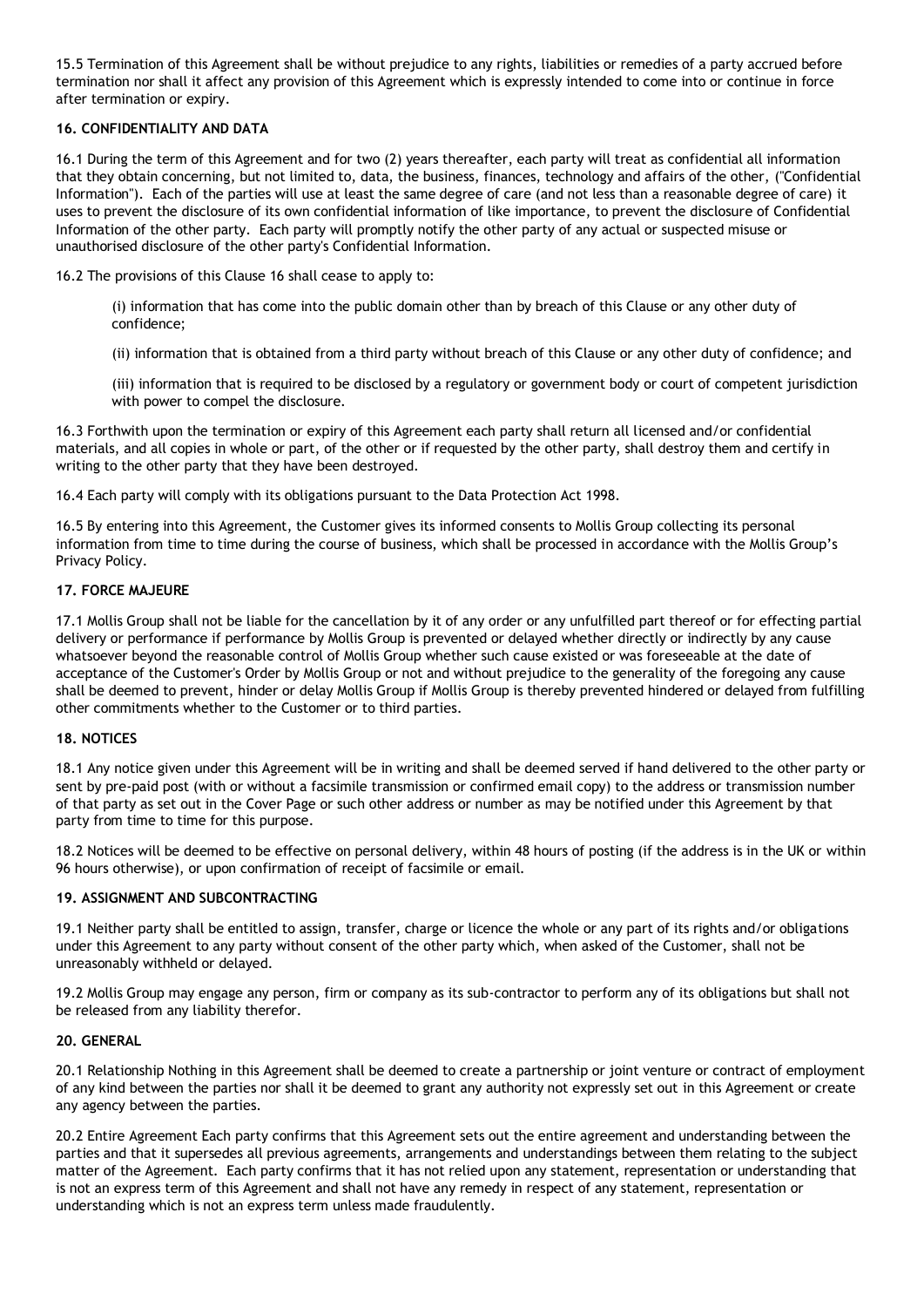20.3 Waiver No failure or delay exercise by any party in exercising any right, power or remedy under this Agreement will operate as a waiver of that or any other right, power or remedy nor will any single or partial exercise by either party of any right, power or remedy preclude any further exercise of any other right, power or remedy.

20.4 Severance To the extent that any provision of this Agreement is found by any court or competent authority to be invalid, unlawful or unenforceable in any jurisdiction, that provision shall be deemed not to be a part of this Agreement, it shall not affect the validity, lawfulness or enforceability of the remainder of this Agreement nor shall it affect the validity, lawfulness or enforceability of that provision in any other jurisdiction.

20.5 Time of the Essence Time shall not be of the essence except where it is expressly stated to apply.

20.6 Rights of Third Parties Nothing in this Agreement shall create or confer any rights or other benefits whether pursuant to the Contracts (Rights of Third Parties) Act 1999 or otherwise in favour of any person other than the parties to this Agreement, save that the parties agree that the Customer is a party to the Licence with the Licensor.

20.7 Further Assurance Each party shall at the cost and expense of the other party use all reasonable endeavours to do all such further acts and things and execute or procure the execution of all such other documents as that party may from time to time reasonably require for the purpose of giving that party the full benefit of the assets, rights and benefits to be transferred to the other party under this agreement.

20.8 Governing Law This Agreement shall be construed in accordance with the laws of England and each party hereby irrevocably submits to the non-exclusive jurisdiction of the courts of England.

20.9 Miscellaneous The rights and remedies of the parties under this Agreement are cumulative and in addition to any rights and remedies provided by law. Any variation to this Agreement must be in writing and agreed by the parties. This agreement may be executed in counterpart.

20.10 Dispute Resolution If any dispute arises between the parties out of this Agreement, the parties shall attempt to settle it by referring it to a Board member of each party. If the dispute is not resolved by such board members within 3 months of such referral then it shall be resolved by mediation in accordance with the Centre for Effective Dispute Resolution (CEDR) Model Mediation Procedure for a period not exceeding 3 months.

#### **21. EXPORT TERMS**

21.1 Unless the context otherwise requires, any term or expression which is defined in or given a particular meaning by the provisions of Incoterms shall have the same meaning in this Agreement, but if there is any conflict between the provisions of Incoterms and this Agreement, the latter shall prevail. ]

21.2 Where the Goods are supplied for export from the United Kingdom, the provisions of this Clause 21 shall (subject to any special terms agreed in writing between the Customer and Mollis Group) apply notwithstanding any other provision of this Agreement.

21.3 The Customer shall be responsible for complying with any legislation or regulations governing the importation of the Goods into the country of destination and for the payment of any duties on them.

21.4 Unless otherwise agreed in writing between the Customer and Mollis Group, the Goods shall be delivered fob the air or sea port of shipment and Mollis Group shall be under no obligation to give notice under section 32(3) of the Sale of Goods Act 1979.

21.5 The Customer shall be responsible for arranging for testing and inspection of the Goods at Mollis Group's premises before shipment. Mollis Group shall have no liability for any claim in respect of any defect in the Goods which would be apparent on inspection and which is made after shipment, or in respect of any damage during transit.

21.6 Payment of all amounts due to Mollis Group shall be made by irrevocable letter of credit opened by the Customer in favour of Mollis Group and confirmed by a bank acceptable to Mollis Group or, if Mollis Group has agreed in writing on or before acceptance of the Customer's order to waive this requirement, by acceptance by the Customer and delivery to Mollis Group of a bill of exchange drawn on the Customer payable 60 days after sight to the order of Mollis Group at a branch of such bank in England as may be specified in the bill of exchange. 21.7 The Customer shall not offer the Goods for resale any restricted country (as specified by the DTI or other UK government agency from time to time) or any country notified by Mollis Group to the Customer at or before the time the Customer's order is placed, or sell the Goods to any person if the Customer knows or has reason to believe that that person intends to resell the Goods in any such country.

### **22. CONSUMER TRANSACTIONS**

22.1 Clauses in this Section 22 shall only apply to the transactions between Mollis Group and the Customers who fall into the category of the Consumers as defined in The Consumer Protection (Distant Selling) Regulations 2000, the Unfair Contract Terms Act 1977, or the Unfair Terms in Consumer Contracts Regulation 1999 ("Consumer Customer").

22.2 Consumer Customer may cancel the Order for any reason by sending a written notice of intention to cancel to Mollis Group within 7 working days from the receipt of the Goods by the Consumer Customer. Consumer Customer shall be responsible for the cost of returning the Goods.